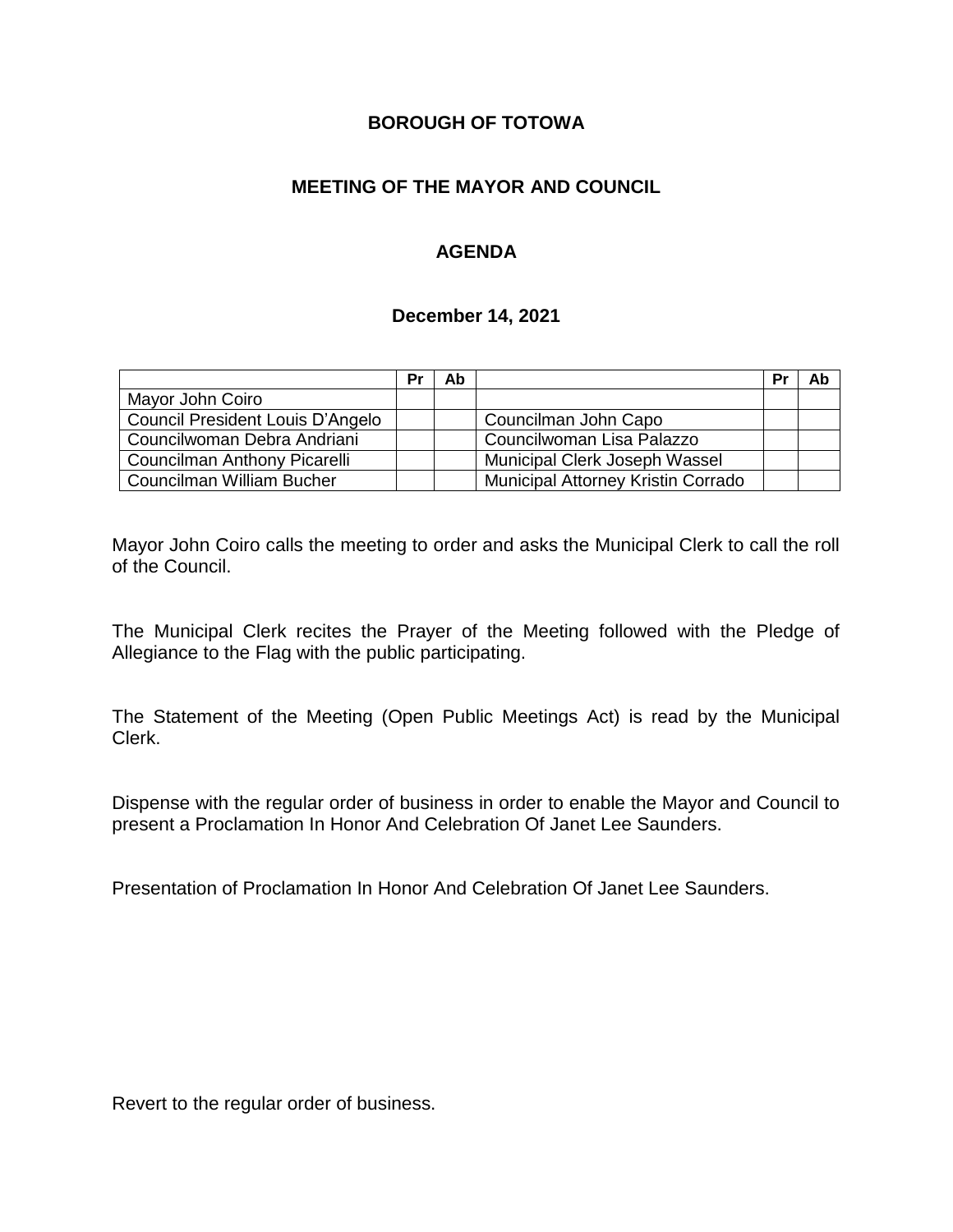Report from Members of the Council, Municipal Clerk and Municipal Attorney.

**CITIZENS HEARD:**

Minutes of the Mayor and Council for the meeting of November 23, 2021.

# **COMMITTEE ON FINANCE: PICARELLI, D'ANGELO, CAPO.**

Resolution No. 2021-25 for the payment of bills.

Resolution No. 2021-26 Authorizing Transfer Of 2021 Budget Appropriations.

Resolution authorizing the Treasurer to issue refunds to Emergence Church, Inc., 930 N. Riverview Drive, Block 169, Lot 6, Qualifiers C0003 and C0005 due to a 100% exemption for a Religious Organization.

Resolution Authorizing Purchase Of Various Items Through State, County, North Jersey Wastewater And Educational Services Commission Cooperative Contracts.

Resolution Approving Disposal Services For Vegetative Waste Recycling.